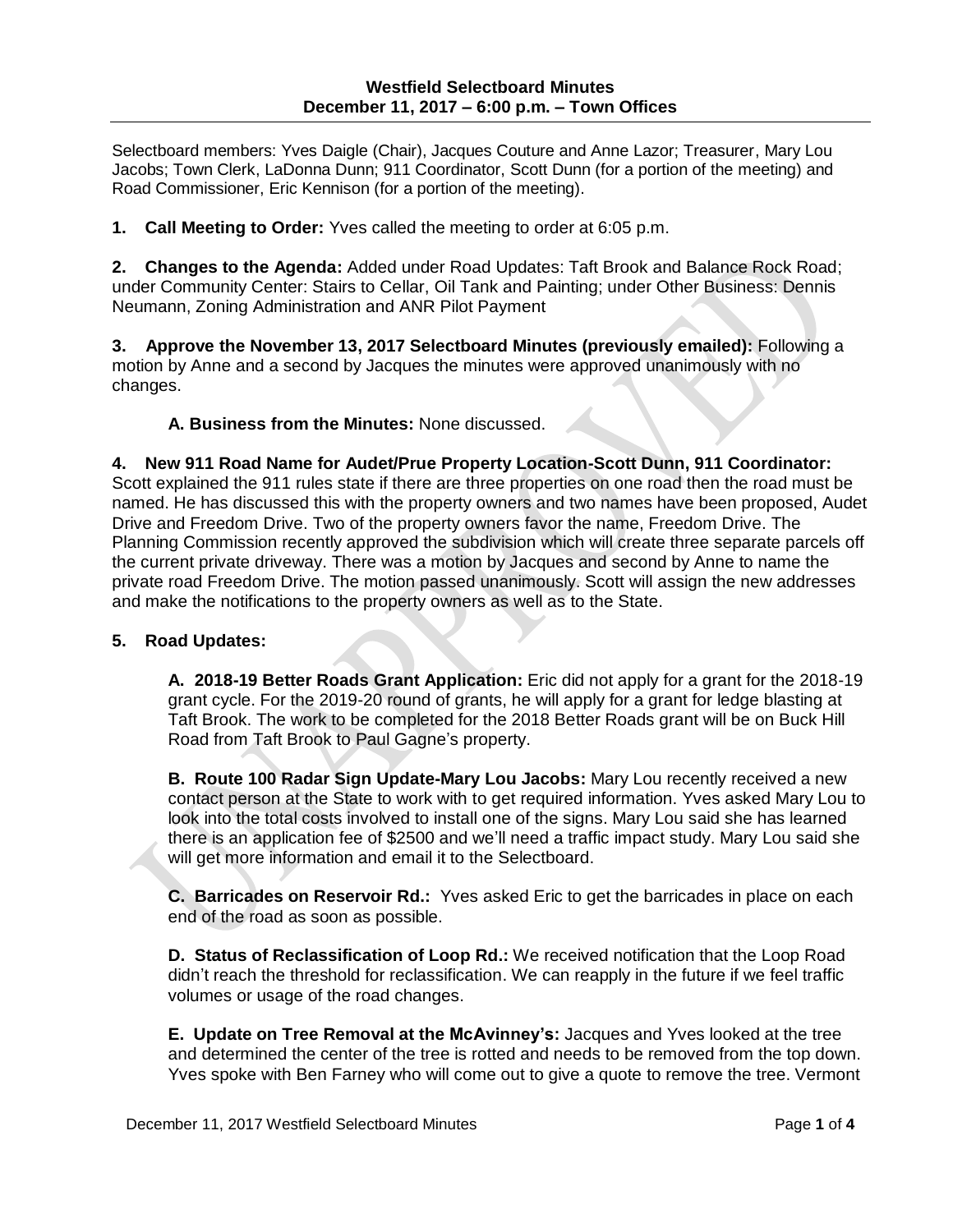Electric Coop will also send out a crew to look at the tree. Jeremy Tinker will get back to us once he determines if this is something the Coop will consider removing.

**F. Review Costs for New Municipal Roads General Permit (MRGP):** According to an email received from Doug Morton at NVDA, towns need to budget the following MRGP annual fees: \$400.00 application fee (once every permit cycle); \$240.00 administrative processing fee (once every permit cycle); and \$2,000.00 annual operating fee. The first MRGP fee of \$2,640.00 will be due July 31, 2018.

**G. Taft Brook:** Eric discussed the danger of turning the plow around at Taft Brook and Buck Hill Road. He would like to see Taft Brook closed at Buck Hill in the future. A number of years ago this was discussed. The Selectboard felt this was a good idea and plans to implement the closure in the near future.

**H. Balance Rock Road Update:** This year's work is almost complete. Eric is requesting another \$30,000.00 for the 2018 budget year.

# **6. Update on Cleaning Position Applicants for Community Center and Town Office:**

MaryLee told LaDonna she has decided want to keep the cleaning position at the Community Center and Town Office. Connie LaPlume has also expressed an interest in the job if MaryLee no longer wants it. Yves will instruct MaryLee on the proper cleaning instructions for the new hardwood floor at the Community Center. LaDonna has purchased a new mopping system for the hardwood floor and Mary Lou will purchase a new mop for the kitchen/bathroom areas.

**7. County Meeting & Budget-December 12th at 4 p.m., County Courthouse:** The Selectboard reviewed the warned budget of \$510,960.00 for the upcoming County meeting.

**8. Ambulance Board Report-LaDonna Dunn:** Yves reported that LaDonna has submitted a letter of resignation for her Selectboard appointed position on the Missisquoi Valley Ambulance Board of Directors. LaDonna stated she feels the position requires more time than she is able to commit at this point in time. She was the Westfield representative on the Board. LaDonna will notify Jen Piette at the ambulance of her resignation.

# **9. Treasurer's Report-Mary Lou Jacobs:**

**A. Approve Warrants for Expenditures Dated 11/15, 11/22, 11/29, 11/30 & 12/6/17:** There was a motion by Yves and second by Jacques to approve the warrants as listed. The motion passed unanimously.

**10. Possible Constable Candidate:** Yves has asked a few more people about filing the Constable position and all have declined. More suggestions were discussed and Yves will ask these people.

### **11. Community Center Update:**

**A. New Floor Wrap-up Report:** Yves said the floor has been completed and he is very pleased with the work done. Once all the bills and material return credits are available there will be a cost update for the next meeting.

**B. Piano:** Yves reported the piano was gifted to Westfield residents, the Brownfields, for their daughter who enjoys playing the piano.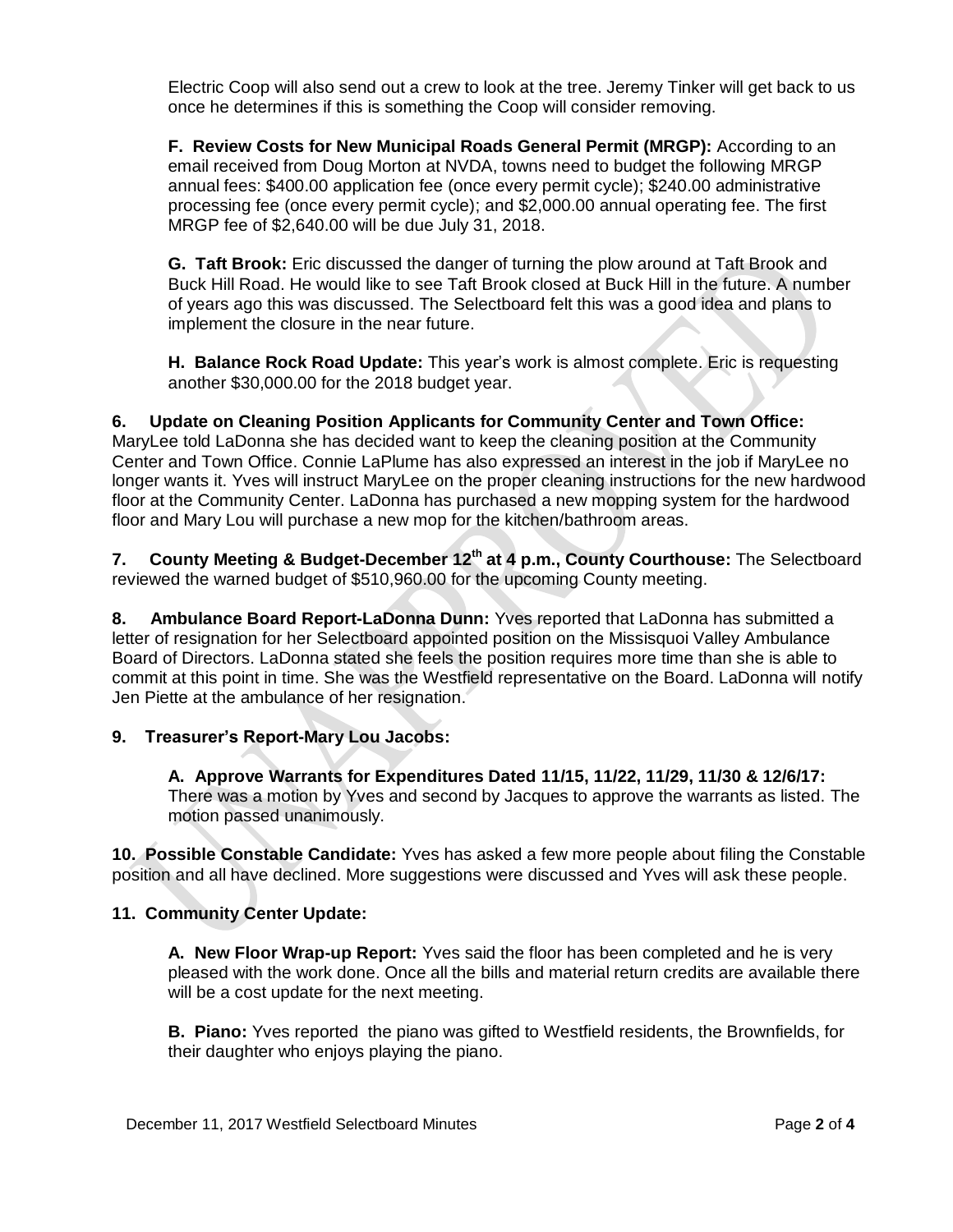**C. Stairs to Cellar:** It was pointed out by the flooring contractor that the stairs leading into the cellar are worn and need new treads. Yves said he could do the work if the Selectboard wished. Jacques suggested Yves get a quote on materials for the budget meeting.

**D. Oil Tank:** Yves said a new oil tank is needed in the cellar. Mike Piper recommended a 330 gallon tank (holds 300 gallons) for \$525.00. A 275 gallon tank (holds 250 gallons) is \$475.00. Yves will take measurements to make sure the 330 gallon tank will fit through the bulk head before purchasing. This will be discussed further at the January budget meeting.

**E. Painting:** Mary Lou said the walls need to be repainted. LaDonna has also had comments from people renting the Community Center that it could use some freshening. This will be discussed again at the budget meeting.

**12. Sheriff's Report for October:** There were 21 patrol hours and four VIN inspections reported for October.

# **13. Recycling Updates:**

**A. Update on Camera Installation:** Three of the four cameras are ready to be installed. Yves is waiting for dig-safe to be able to lay the lines for the fourth camera.

**B. Changes to Accepted Plastic Items:** Yves reported that plastics numbered one through five are now being accepted. No black plastics, no motor oil containers and no containers over 2.5 gallons are being accepted at this time. Black trash bags are also no longer being accepted. LaDonna will update the signs to be posted inside the Recycling Center.

**14. Caroling on the Westfield Common-December 15th at 6 p.m.:** Yves said everything is organized for the evening. Dave Murphy from Missisquoi Valley Ambulance Service has agreed to be Santa and has his own Santa suit.

**15. Ideas for Health Officer Replacement:** Yves said Joseph Berchick has agreed to be the Town Health Officer. There was a motion by Jacques and second by Yves to recommend Joseph Berchick to the Commissioner of Health to replace Mary Lou Jacobs as Town Health Officer. The motion passed unanimously. LaDonna will give Yves the paperwork for Joseph Berchick to fill out and will draft the letter of recommendation from the Selectboard.

**16. Town Meeting/Town Report-LaDonna Dunn:** LaDonna said she was approached at the last Town Meeting by a resident saying she felt the Town Annual Meeting should be first followed by the School Annual Meeting. LaDonna suggested since the largest portion of the property tax is for education and we've had productive and engaging conversations relating to the schools for many years, it is important to have as many people as possible at the school portion of the meeting. The Selectboard was in agreement and felt it should remain as it has been with the School Annual Meeting first followed immediately by the Town Annual Meeting. The Selectboard felt if people don't want to participate in the school meeting they have the option to arrive later in the morning. LaDonna also asked if the question being put before the voters relating to ATV's on North Hill Road should be an Australian ballot or floor vote article. The Selectboard felt a floor vote article would be appropriate.

### **17. Other Business:**